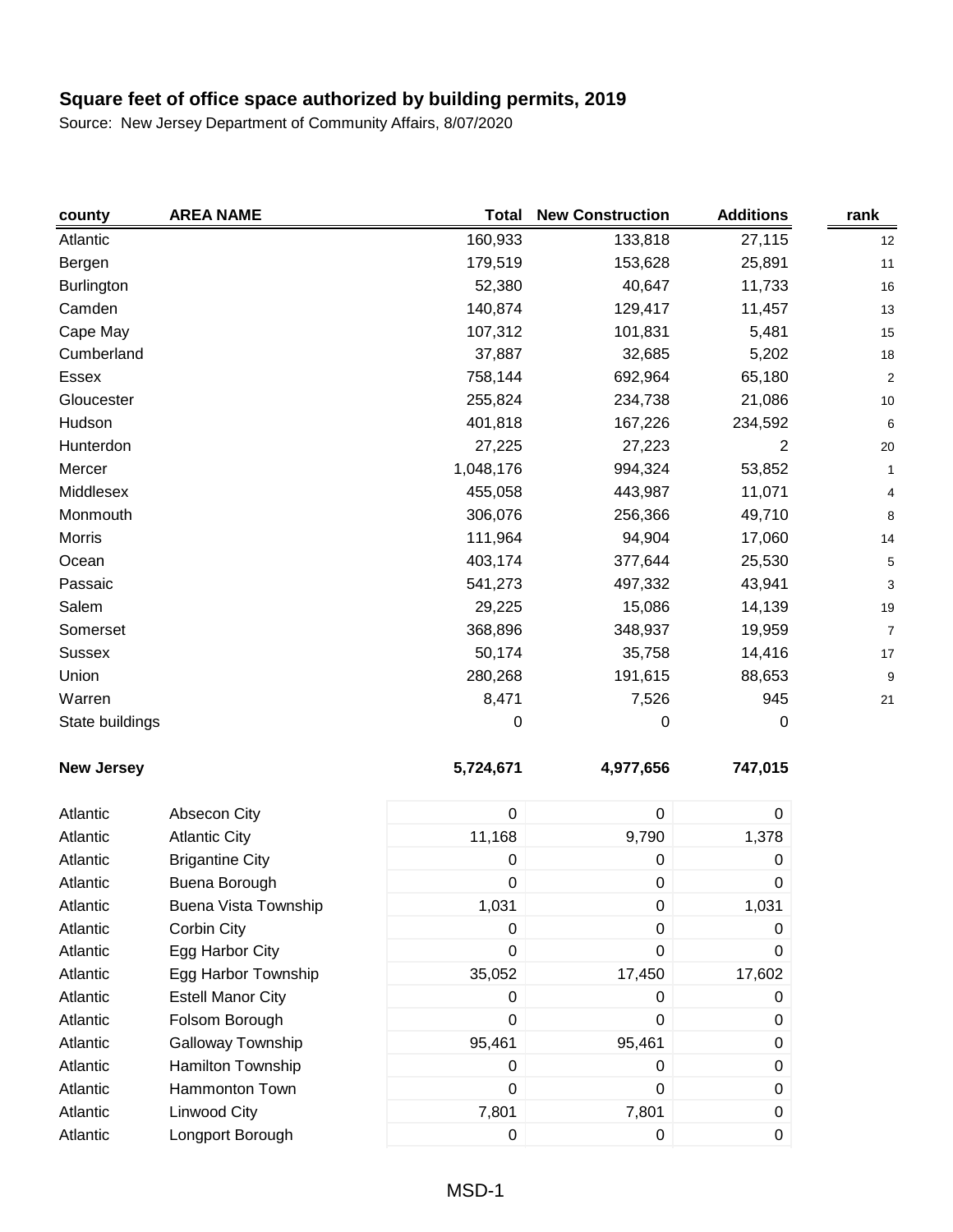| county   | <b>AREA NAME</b>          | <b>Total</b>     | <b>New Construction</b> | <b>Additions</b> | rank |
|----------|---------------------------|------------------|-------------------------|------------------|------|
| Atlantic | Margate City              | $\boldsymbol{0}$ | 0                       | 0                |      |
| Atlantic | Mullica Township          | $\boldsymbol{0}$ | $\mathbf 0$             | 0                |      |
| Atlantic | Northfield City           | 3,316            | 3,316                   | 0                |      |
| Atlantic | Pleasantville City        | 0                | 0                       | 0                |      |
| Atlantic | Port Republic City        | 0                | $\mathsf 0$             | 0                |      |
| Atlantic | Somers Point City         | 4,508            | $\mathsf 0$             | 4,508            |      |
| Atlantic | <b>Ventnor City</b>       | 2,596            | $\mathsf 0$             | 2,596            |      |
| Atlantic | <b>Weymouth Township</b>  | 0                | $\mathsf 0$             | 0                |      |
| Bergen   | Allendale Borough         | 9,340            | $\pmb{0}$               | 9,340            |      |
| Bergen   | Alpine Borough            | 816              | 816                     | 0                |      |
| Bergen   | Bergenfield Borough       | 0                | $\pmb{0}$               | 0                |      |
| Bergen   | Bogota Borough            | 0                | $\mathbf 0$             | 0                |      |
| Bergen   | Carlstadt Borough         | 23,383           | 23,383                  | 0                |      |
| Bergen   | Cliffside Park Borough    | 0                | 0                       | 0                |      |
| Bergen   | Closter Borough           | $\boldsymbol{0}$ | $\mathsf 0$             | 0                |      |
| Bergen   | Cresskill Borough         | 0                | $\mathbf 0$             | 0                |      |
| Bergen   | Demarest Borough          | 0                | $\mathbf 0$             | 0                |      |
| Bergen   | Dumont Borough            | 29,950           | 29,950                  | 0                |      |
| Bergen   | Elmwood Park Borough      | 0                | $\pmb{0}$               | 0                |      |
| Bergen   | East Rutherford Borough   | 1                | 1                       | 0                |      |
| Bergen   | Edgewater Borough         | 0                | $\pmb{0}$               | 0                |      |
| Bergen   | Emerson Borough           | 0                | $\pmb{0}$               | 0                |      |
| Bergen   | <b>Englewood City</b>     | 0                | $\mathsf 0$             | 0                |      |
| Bergen   | Englewood Cliffs Borough  | 1,144            | $\pmb{0}$               | 1,144            |      |
| Bergen   | Fair Lawn Borough         | 0                | $\mathsf 0$             | 0                |      |
| Bergen   | Fairview Borough          | 0                | $\mathbf 0$             | 0                |      |
| Bergen   | Fort Lee Borough          | 3,984            | 864                     | 3,120            |      |
| Bergen   | Franklin Lakes Borough    | 0                | $\pmb{0}$               | 0                |      |
| Bergen   | <b>Garfield City</b>      | 0                | $\pmb{0}$               | 0                |      |
| Bergen   | Glen Rock Borough         | $\pmb{0}$        | 0                       | 0                |      |
| Bergen   | Hackensack City           | 1,757            |                         | 1,756            |      |
| Bergen   | Harrington Park Borough   | 2,180            | 2,180                   | 0                |      |
| Bergen   | Hasbrouck Heights Borough | 0                | 0                       | 0                |      |
| Bergen   | Haworth Borough           | $\pmb{0}$        | $\mathsf 0$             | 0                |      |
| Bergen   | Hillsdale Borough         | $\pmb{0}$        | $\pmb{0}$               | 0                |      |
| Bergen   | Ho-Ho-Kus Borough         | 0                | 0                       | 0                |      |
| Bergen   | Leonia Borough            | $\boldsymbol{0}$ | $\pmb{0}$               | 0                |      |
| Bergen   | Little Ferry Borough      | 27,104           | 27,104                  | 0                |      |
| Bergen   | Lodi Borough              | 2,001            | 2,000                   | 1                |      |
| Bergen   | Lyndhurst Township        | $\pmb{0}$        | 0                       | 0                |      |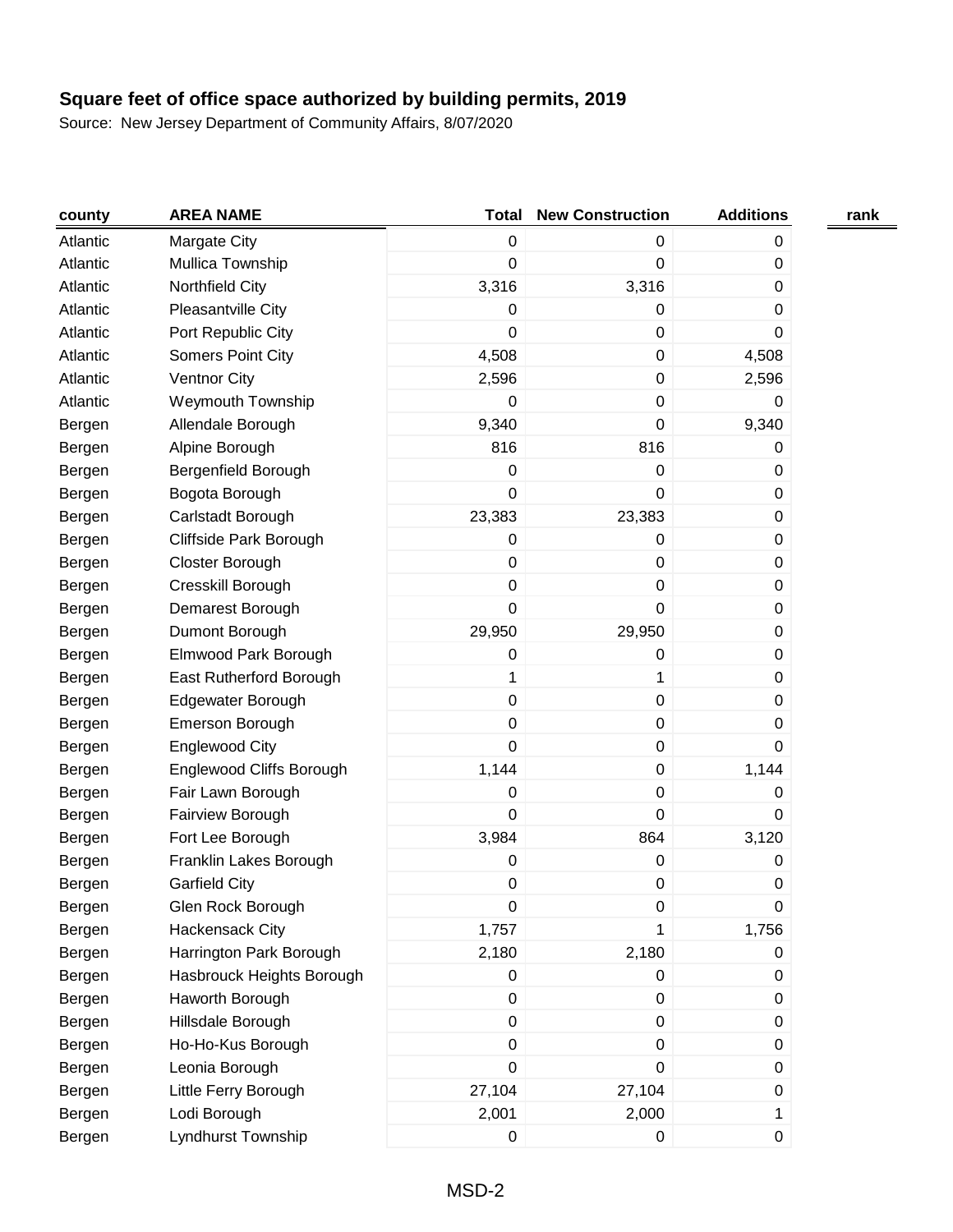| county            | <b>AREA NAME</b>           | <b>Total</b> | <b>New Construction</b> | <b>Additions</b> | rank |
|-------------------|----------------------------|--------------|-------------------------|------------------|------|
| Bergen            | Mahwah Township            | 7,187        | 5,496                   | 1,691            |      |
| Bergen            | Maywood Borough            | $\pmb{0}$    | 0                       | 0                |      |
| Bergen            | Midland Park Borough       | $\pmb{0}$    | $\pmb{0}$               | 0                |      |
| Bergen            | Montvale Borough           | $\pmb{0}$    | $\pmb{0}$               | 0                |      |
| Bergen            | Moonachie Borough          | 0            | $\pmb{0}$               | 0                |      |
| Bergen            | New Milford Borough        | 0            | $\pmb{0}$               | 0                |      |
| Bergen            | North Arlington Borough    | 1,820        | 1,820                   | 0                |      |
| Bergen            | Northvale Borough          | 9,038        | 9,038                   | 0                |      |
| Bergen            | Norwood Borough            | 1,242        | 0                       | 1,242            |      |
| Bergen            | Oakland Borough            | $\pmb{0}$    | $\pmb{0}$               | 0                |      |
| Bergen            | Old Tappan Borough         | 0            | $\mathbf 0$             | 0                |      |
| Bergen            | Oradell Borough            | $\pmb{0}$    | $\pmb{0}$               | 0                |      |
| Bergen            | Palisades Park Borough     | 0            | $\pmb{0}$               | 0                |      |
| Bergen            | Paramus Borough            | 6,220        | $\pmb{0}$               | 6,220            |      |
| Bergen            | Park Ridge Borough         | 0            | $\pmb{0}$               | 0                |      |
| Bergen            | Ramsey Borough             | 7,086        | 7,086                   | 0                |      |
| Bergen            | Ridgefield Borough         | 0            | $\pmb{0}$               | 0                |      |
| Bergen            | Ridgefield Park Village    | 0            | $\pmb{0}$               | 0                |      |
| Bergen            | Ridgewood Village          | 0            | $\pmb{0}$               | 0                |      |
| Bergen            | River Edge Borough         | 0            | $\pmb{0}$               | 0                |      |
| Bergen            | River Vale Township        | $\pmb{0}$    | $\pmb{0}$               | 0                |      |
| Bergen            | Rochelle Park Township     | 0            | $\pmb{0}$               | 0                |      |
| Bergen            | Rockleigh Borough          | $\pmb{0}$    | $\pmb{0}$               | 0                |      |
| Bergen            | Rutherford Borough         | 0            | $\mathbf 0$             | 0                |      |
| Bergen            | Saddle Brook Township      | $\pmb{0}$    | $\pmb{0}$               | 0                |      |
| Bergen            | Saddle River Borough       | 0            | $\pmb{0}$               | 0                |      |
| Bergen            | South Hackensack Twp       | 0            | $\mathbf 0$             | 0                |      |
| Bergen            | <b>Teaneck Township</b>    | 41,626       | 41,626                  | 0                |      |
| Bergen            | <b>Tenafly Borough</b>     | 0            | $\pmb{0}$               | $\mathsf 0$      |      |
| Bergen            | Teterboro Borough          | $\pmb{0}$    | 0                       | $\mathbf 0$      |      |
| Bergen            | Upper Saddle River Borough | 0            | 0                       | 0                |      |
| Bergen            | <b>Waldwick Borough</b>    | $\pmb{0}$    | $\pmb{0}$               | 0                |      |
| Bergen            | Wallington Borough         | 1,377        | 0                       | 1,377            |      |
| Bergen            | Washington Township        | $\pmb{0}$    | $\pmb{0}$               | 0                |      |
| Bergen            | Westwood Borough           | 0            | $\pmb{0}$               | 0                |      |
| Bergen            | Woodcliff Lake Borough     | $\pmb{0}$    | $\mathbf 0$             | 0                |      |
| Bergen            | Wood-Ridge Borough         | 0            | 0                       | 0                |      |
| Bergen            | Wyckoff Township           | 2,263        | 2,263                   | 0                |      |
| <b>Burlington</b> | <b>Bass River Township</b> | 293          | 293                     | 0                |      |
| Burlington        | <b>Beverly City</b>        | $\pmb{0}$    | $\mathbf 0$             | 0                |      |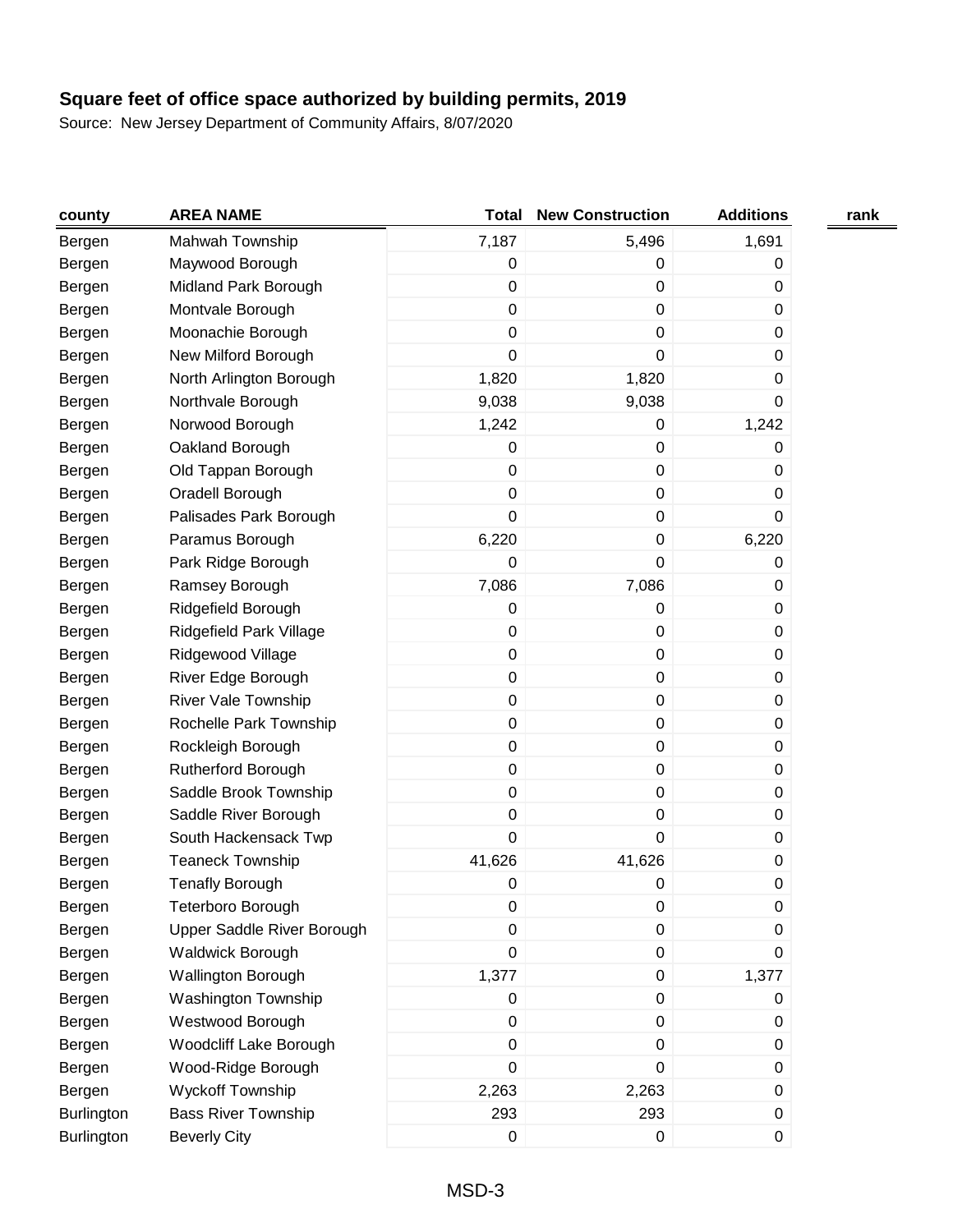| county            | <b>AREA NAME</b>               | <b>Total</b> | <b>New Construction</b> | <b>Additions</b> | rank |
|-------------------|--------------------------------|--------------|-------------------------|------------------|------|
| <b>Burlington</b> | <b>Bordentown City</b>         | $\pmb{0}$    | 0                       | 0                |      |
| <b>Burlington</b> | <b>Bordentown Township</b>     | $\pmb{0}$    | 0                       | 0                |      |
| <b>Burlington</b> | <b>Burlington City</b>         | 0            | 0                       | 0                |      |
| <b>Burlington</b> | <b>Burlington Township</b>     | 5,092        | 2,592                   | 2,500            |      |
| <b>Burlington</b> | <b>Chesterfield Township</b>   | 0            | 0                       | 0                |      |
| Burlington        | Cinnaminson Township           | 6,880        | $\boldsymbol{0}$        | 6,880            |      |
| <b>Burlington</b> | Delanco Township               | 0            | 0                       | 0                |      |
| <b>Burlington</b> | Delran Township                | 0            | 0                       | 0                |      |
| <b>Burlington</b> | Eastampton Township            | 440          | 440                     | 0                |      |
| <b>Burlington</b> | <b>Edgewater Park Township</b> | 0            | 0                       | 0                |      |
| <b>Burlington</b> | Evesham Township               | 3,471        | 3,471                   | 0                |      |
| <b>Burlington</b> | Fieldsboro Borough             | 0            | 0                       | 0                |      |
| Burlington        | Florence Township              | $\pmb{0}$    | 0                       | $\pmb{0}$        |      |
| Burlington        | Hainesport Township            | 0            | 0                       | 0                |      |
| <b>Burlington</b> | <b>Lumberton Township</b>      | 940          | 0                       | 940              |      |
| Burlington        | <b>Mansfield Township</b>      | 0            | 0                       | 0                |      |
| <b>Burlington</b> | Maple Shade Township           | 21,195       | 20,235                  | 960              |      |
| Burlington        | <b>Medford Township</b>        | 0            | 0                       | 0                |      |
| <b>Burlington</b> | <b>Medford Lakes Borough</b>   | 0            | 0                       | 0                |      |
| <b>Burlington</b> | Moorestown Township            | 0            | 0                       | 0                |      |
| <b>Burlington</b> | Mount Holly Township           | 0            | 0                       | $\mathbf 0$      |      |
| <b>Burlington</b> | Mount Laurel Township          | 5,118        | 4,665                   | 453              |      |
| <b>Burlington</b> | New Hanover Township           | 0            | 0                       | 0                |      |
| <b>Burlington</b> | North Hanover Township         | $\pmb{0}$    | 0                       | 0                |      |
| <b>Burlington</b> | Palmyra Borough                | $\pmb{0}$    | 0                       | 0                |      |
| Burlington        | Pemberton Borough              | $\pmb{0}$    | 0                       | $\mathbf 0$      |      |
| Burlington        | Pemberton Township             | 0            | 0                       | 0                |      |
| <b>Burlington</b> | <b>Riverside Township</b>      | 1,150        | 1,150                   | 0                |      |
| <b>Burlington</b> | <b>Riverton Borough</b>        | 0            | 0                       | 0                |      |
| <b>Burlington</b> | Shamong Township               | 7,800        | 7,800                   | $\mathbf 0$      |      |
| <b>Burlington</b> | Southampton Township           | 0            | 0                       | 0                |      |
| Burlington        | Springfield Township           | 1            | 1                       | 0                |      |
| Burlington        | <b>Tabernacle Township</b>     | $\pmb{0}$    | $\mathsf 0$             | 0                |      |
| <b>Burlington</b> | Washington Township            | $\pmb{0}$    | $\mathsf 0$             | 0                |      |
| <b>Burlington</b> | <b>Westampton Township</b>     | $\pmb{0}$    | 0                       | 0                |      |
| <b>Burlington</b> | Willingboro Township           | $\pmb{0}$    | $\mathsf 0$             | 0                |      |
| Burlington        | <b>Woodland Township</b>       | $\pmb{0}$    | 0                       | 0                |      |
| Burlington        | Wrightstown Borough            | $\pmb{0}$    | $\mathsf 0$             | 0                |      |
| Camden            | Audubon Borough                | $\pmb{0}$    | 0                       | 0                |      |
| Camden            | Audubon Park Borough           | $\pmb{0}$    | 0                       | 0                |      |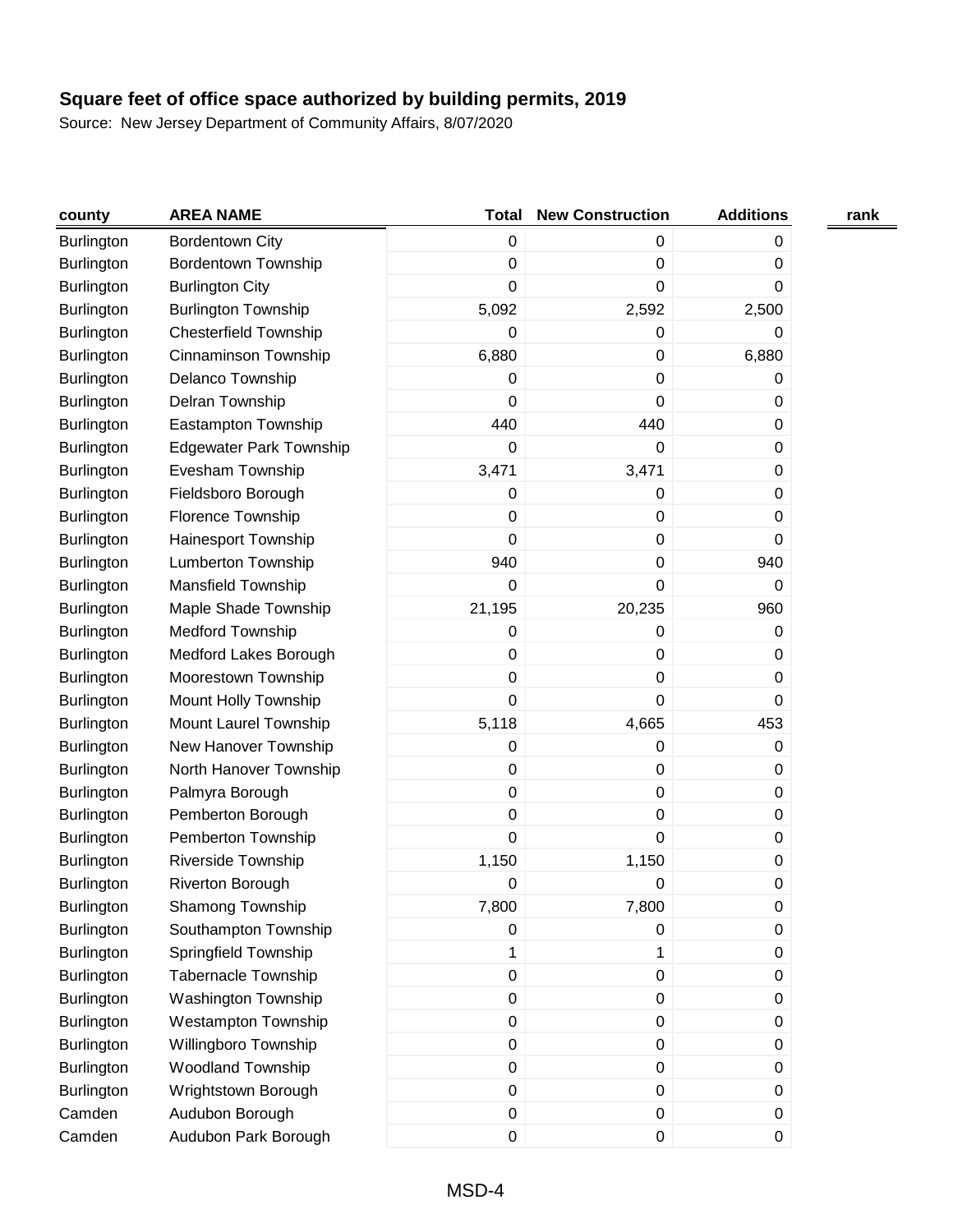| county   | <b>AREA NAME</b>            | <b>Total</b> | <b>New Construction</b> | <b>Additions</b> | rank |
|----------|-----------------------------|--------------|-------------------------|------------------|------|
| Camden   | Barrington Borough          | $\pmb{0}$    | 0                       | 0                |      |
| Camden   | Bellmawr Borough            | $\pmb{0}$    | $\mathbf 0$             | 0                |      |
| Camden   | Berlin Borough              | 0            | $\mathbf 0$             | 0                |      |
| Camden   | <b>Berlin Township</b>      | 4,517        | 4,277                   | 240              |      |
| Camden   | Brooklawn Borough           | 0            | $\boldsymbol{0}$        | 0                |      |
| Camden   | Camden City                 | 23,731       | 21,691                  | 2,040            |      |
| Camden   | <b>Cherry Hill Township</b> | 10,510       | 10,322                  | 188              |      |
| Camden   | Chesilhurst Borough         | 0            | 0                       | 0                |      |
| Camden   | <b>Clementon Borough</b>    | 2,320        | 2,320                   | 0                |      |
| Camden   | Collingswood Borough        | 37           | $\mathbf 0$             | 37               |      |
| Camden   | Gibbsboro Borough           | 160          | $\mathbf 0$             | 160              |      |
| Camden   | <b>Gloucester City</b>      | 0            | $\mathbf 0$             | 0                |      |
| Camden   | <b>Gloucester Township</b>  | 35,100       | 35,100                  | 0                |      |
| Camden   | Haddon Township             | 0            | $\pmb{0}$               | 0                |      |
| Camden   | Haddonfield Borough         | $\pmb{0}$    | $\pmb{0}$               | 0                |      |
| Camden   | Haddon Heights Borough      | 4,640        | $\pmb{0}$               | 4,640            |      |
| Camden   | Hi-nella Borough            | $\pmb{0}$    | $\boldsymbol{0}$        | 0                |      |
| Camden   | Laurel Springs Borough      | 0            | $\boldsymbol{0}$        | 0                |      |
| Camden   | Lawnside Borough            | $\pmb{0}$    | $\pmb{0}$               | 0                |      |
| Camden   | Lindenwold Borough          | $\pmb{0}$    | $\mathbf 0$             | 0                |      |
| Camden   | Magnolia Borough            | $\pmb{0}$    | $\mathbf 0$             | 0                |      |
| Camden   | Merchantville Borough       | $\pmb{0}$    | $\pmb{0}$               | 0                |      |
| Camden   | Mount Ephraim Borough       | $\pmb{0}$    | $\pmb{0}$               | 0                |      |
| Camden   | Oaklyn Borough              | $\mathbf 0$  | $\mathbf 0$             | 0                |      |
| Camden   | Pennsauken Township         | 9,200        | 9,200                   | 0                |      |
| Camden   | Pine Hill Borough           | $\pmb{0}$    | $\pmb{0}$               | $\pmb{0}$        |      |
| Camden   | Pine Valley Borough         | 0            | $\mathbf 0$             | 0                |      |
| Camden   | Runnemede Borough           | 200          | 200                     | 0                |      |
| Camden   | Somerdale Borough           | 0            | $\boldsymbol{0}$        | 0                |      |
| Camden   | Stratford Borough           | 0            | 0                       | 0                |      |
| Camden   | Tavistock Borough           | 0            | 0                       | 0                |      |
| Camden   | Voorhees Township           | 8,927        | 8,927                   | 0                |      |
| Camden   | Waterford Township          | 0            | $\pmb{0}$               | 0                |      |
| Camden   | Winslow Township            | 41,532       | 37,380                  | 4,152            |      |
| Camden   | Woodlynne Borough           | 0            | 0                       | 0                |      |
| Cape May | Avalon Borough              | 154          | 0                       | 154              |      |
| Cape May | Cape May City               | $\pmb{0}$    | $\mathbf 0$             | 0                |      |
| Cape May | Cape May Point Borough      | 0            | $\boldsymbol{0}$        | 0                |      |
| Cape May | Dennis Township             | 20,248       | 20,248                  | 0                |      |
| Cape May | Lower Township              | 42,320       | 42,320                  | 0                |      |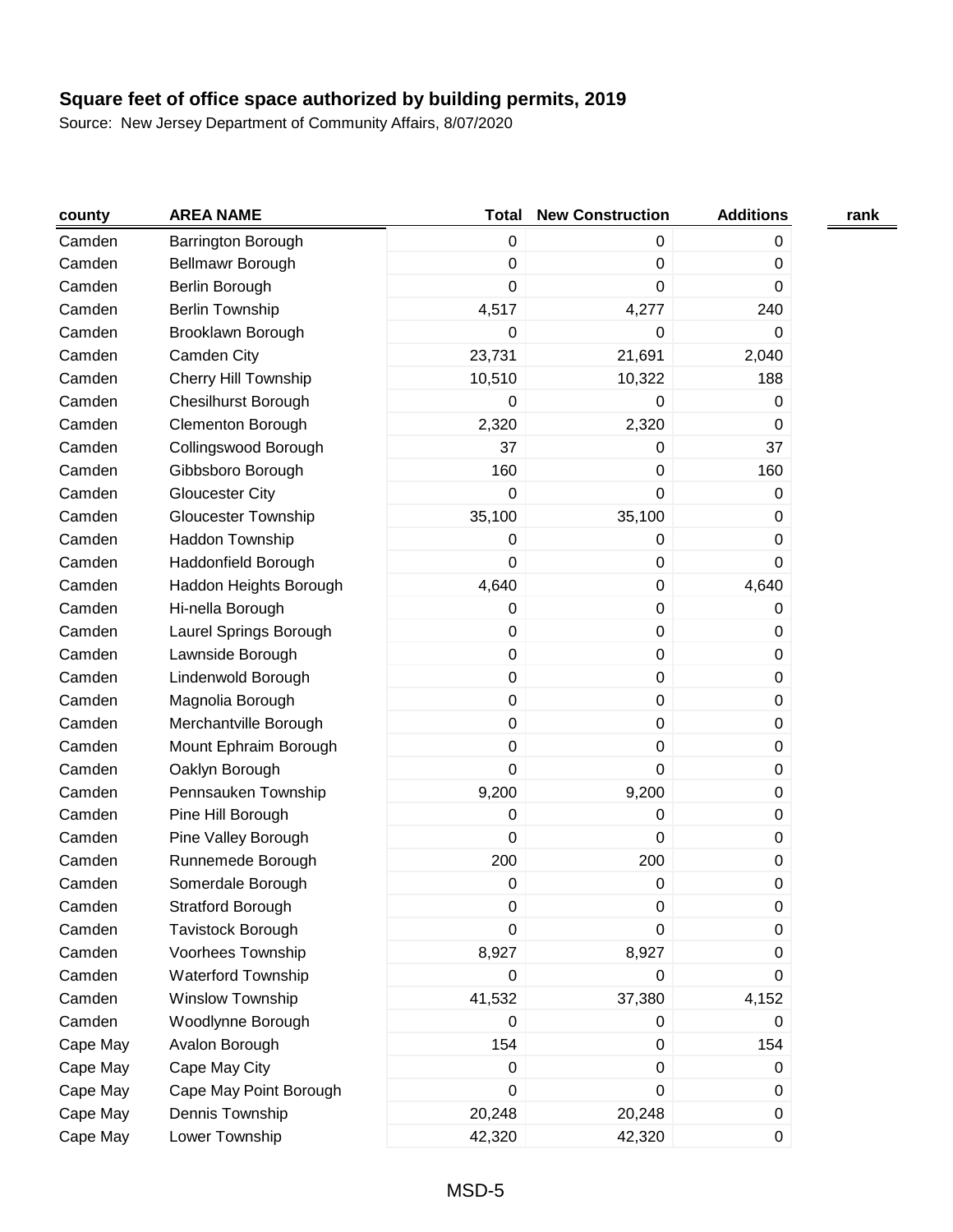| county       | <b>AREA NAME</b>                | <b>Total</b>     | <b>New Construction</b> | <b>Additions</b> | rank |
|--------------|---------------------------------|------------------|-------------------------|------------------|------|
| Cape May     | Middle Township                 | 14,353           | 11,553                  | 2,800            |      |
| Cape May     | North Wildwood City             | 0                | 0                       | 0                |      |
| Cape May     | Ocean City                      | 15,973           | 15,973                  | $\mathbf 0$      |      |
| Cape May     | Sea Isle City                   | 5,591            | 4,736                   | 855              |      |
| Cape May     | Stone Harbor Borough            | 1,400            | 0                       | 1,400            |      |
| Cape May     | <b>Upper Township</b>           | 7,000            | 7,000                   | 0                |      |
| Cape May     | West Cape May Borough           | 272              | 0                       | 272              |      |
| Cape May     | West Wildwood Borough           | 0                | $\pmb{0}$               | 0                |      |
| Cape May     | <b>Wildwood City</b>            | 1                | 1                       | 0                |      |
| Cape May     | Wildwood Crest Borough          | $\boldsymbol{0}$ | $\mathbf 0$             | 0                |      |
| Cape May     | Woodbine Borough                | 0                | $\mathbf 0$             | 0                |      |
| Cumberland   | <b>Bridgeton City</b>           | $\boldsymbol{0}$ | $\pmb{0}$               | 0                |      |
| Cumberland   | <b>Commercial Township</b>      | 0                | $\pmb{0}$               | 0                |      |
| Cumberland   | Deerfield Township              | 5,200            | $\pmb{0}$               | 5,200            |      |
| Cumberland   | Downe Township                  | 0                | $\pmb{0}$               | 0                |      |
| Cumberland   | <b>Fairfield Township</b>       | 0                | $\pmb{0}$               | $\pmb{0}$        |      |
| Cumberland   | <b>Greenwich Township</b>       | 0                | $\pmb{0}$               | $\pmb{0}$        |      |
| Cumberland   | <b>Hopewell Township</b>        | $\boldsymbol{0}$ | $\pmb{0}$               | 0                |      |
| Cumberland   | Lawrence Township               | 0                | $\pmb{0}$               | 0                |      |
| Cumberland   | Maurice River Township          | 0                | 0                       | 0                |      |
| Cumberland   | Millville City                  | 22,731           | 22,731                  | $\pmb{0}$        |      |
| Cumberland   | Shiloh Borough                  | 0                | $\pmb{0}$               | 0                |      |
| Cumberland   | Stow Creek Township             | 0                | $\mathbf 0$             | 0                |      |
| Cumberland   | <b>Upper Deerfield Township</b> | 0                | 0                       | 0                |      |
| Cumberland   | <b>Vineland City</b>            | 9,956            | 9,954                   | $\overline{2}$   |      |
| <b>Essex</b> | <b>Belleville Township</b>      | 529              | 529                     | 0                |      |
| <b>Essex</b> | <b>Bloomfield Township</b>      | 22,400           | 22,400                  | 0                |      |
| <b>Essex</b> | Caldwell Borough                | 0                | 0                       | 0                |      |
| <b>Essex</b> | <b>Cedar Grove Township</b>     | 3,169            | 3,169                   | 0                |      |
| <b>Essex</b> | East Orange City                | $\pmb{0}$        | $\pmb{0}$               | 0                |      |
| Essex        | <b>Essex Fells Borough</b>      | 0                | 0                       | 0                |      |
| Essex        | <b>Fairfield Township</b>       | 63,750           | $\pmb{0}$               | 63,750           |      |
| Essex        | Glen Ridge Borough              | $\pmb{0}$        | $\pmb{0}$               | 0                |      |
| Essex        | Irvington Township              | $\pmb{0}$        | $\pmb{0}$               | 0                |      |
| Essex        | Livingston Township             | $\boldsymbol{0}$ | $\mathbf 0$             | 0                |      |
| Essex        | Maplewood Township              | 0                | $\mathbf 0$             | 0                |      |
| Essex        | Millburn Township               | 0                | 0                       | 0                |      |
| Essex        | Montclair Township              | 17,041           | 16,091                  | 950              |      |
| Essex        | <b>Newark City</b>              | 648,742          | 648,742                 | 0                |      |
| Essex        | North Caldwell Borough          | 0                | 0                       | 0                |      |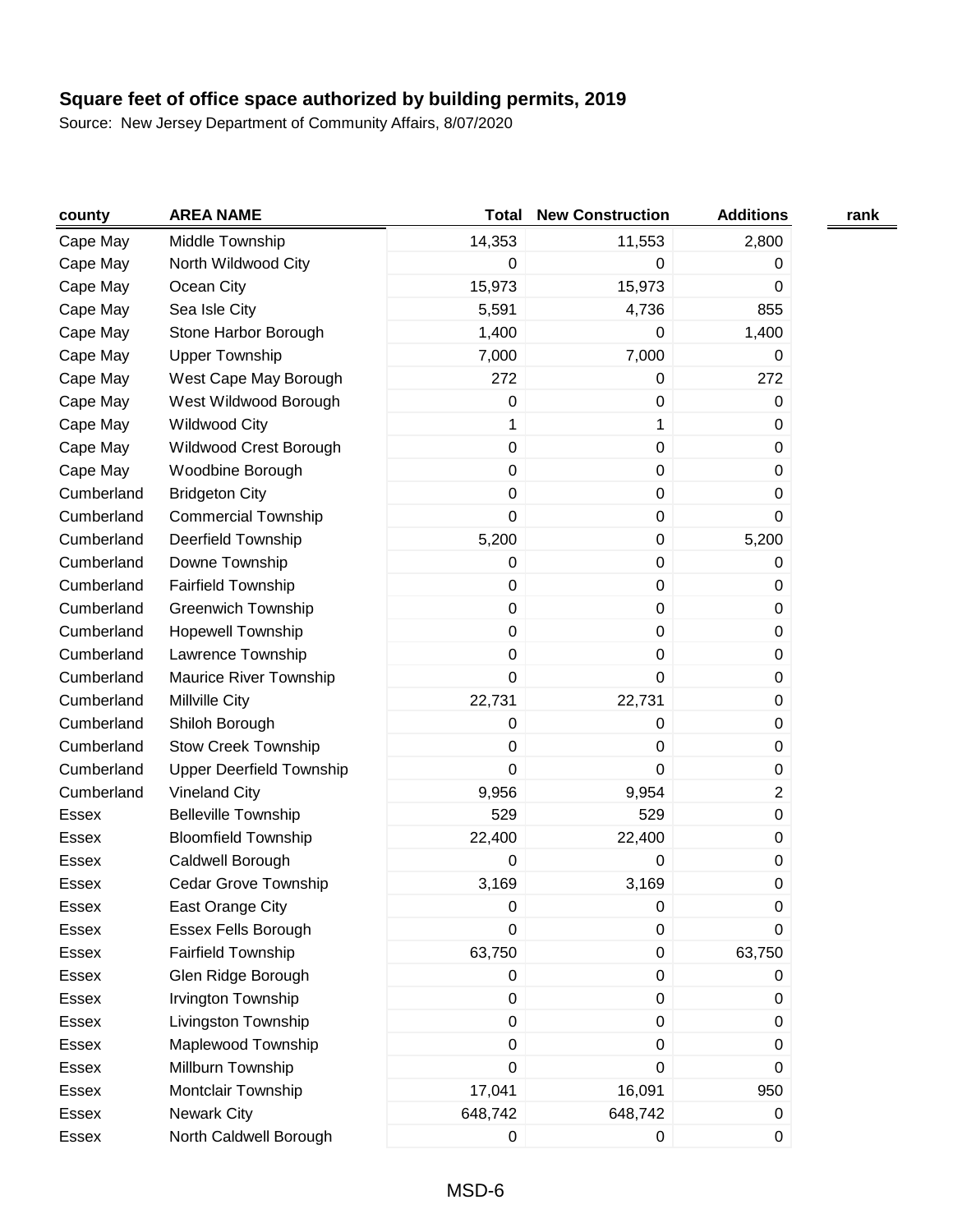| county       | <b>AREA NAME</b>              | <b>Total</b>     | <b>New Construction</b> | <b>Additions</b> | rank |
|--------------|-------------------------------|------------------|-------------------------|------------------|------|
| Essex        | Nutley Township               | $\pmb{0}$        | 0                       | 0                |      |
| Essex        | City of Orange Township       | 0                | $\pmb{0}$               | 0                |      |
| Essex        | Roseland Borough              | 2,033            | 2,033                   | 0                |      |
| <b>Essex</b> | South Orange Village          | 0                | 0                       | 0                |      |
| <b>Essex</b> | Verona Township               | 0                | $\mathbf 0$             | 0                |      |
| <b>Essex</b> | <b>West Caldwell Township</b> | 480              | 0                       | 480              |      |
| <b>Essex</b> | West Orange Township          | 0                | 0                       | 0                |      |
| Gloucester   | Clayton Borough               | 0                | 0                       | 0                |      |
| Gloucester   | Deptford Township             | 71,597           | 71,597                  | 0                |      |
| Gloucester   | East Greenwich Township       | 2,160            | 2,160                   | 0                |      |
| Gloucester   | <b>Elk Township</b>           | 12,557           | 12,557                  | 0                |      |
| Gloucester   | Franklin Township             | 11,242           | 11,242                  | 0                |      |
| Gloucester   | Glassboro Borough             | 67,561           | 67,561                  | 0                |      |
| Gloucester   | <b>Greenwich Township</b>     | 0                | 0                       | 0                |      |
| Gloucester   | Harrison Township             | 10,667           | 8,461                   | 2,206            |      |
| Gloucester   | Logan Township                | 0                | $\Omega$                | 0                |      |
| Gloucester   | Mantua Township               | 14,010           | 13,960                  | 50               |      |
| Gloucester   | Monroe Township               | 11,183           | 11,183                  | 0                |      |
| Gloucester   | National Park Borough         | 252              | $\pmb{0}$               | 252              |      |
| Gloucester   | Newfield Borough              | 0                | $\mathbf 0$             | 0                |      |
| Gloucester   | Paulsboro Borough             | 0                | $\pmb{0}$               | 0                |      |
| Gloucester   | Pitman Borough                | $\pmb{0}$        | $\mathbf 0$             | 0                |      |
| Gloucester   | South Harrison Township       | 0                | $\mathbf 0$             | 0                |      |
| Gloucester   | Swedesboro Borough            | $\mathbf 0$      | 0                       | 0                |      |
| Gloucester   | Washington Township           | 47,727           | 36,017                  | 11,710           |      |
| Gloucester   | Wenonah Borough               | 0                | $\pmb{0}$               | 0                |      |
| Gloucester   | West Deptford Township        | 6,868            | $\pmb{0}$               | 6,868            |      |
| Gloucester   | Westville Borough             | 0                | $\pmb{0}$               | 0                |      |
| Gloucester   | <b>Woodbury City</b>          | 0                | 0                       | 0                |      |
| Gloucester   | Woodbury Heights Borough      | 0                | 0                       | $\pmb{0}$        |      |
| Gloucester   | <b>Woolwich Township</b>      | 0                | 0                       | 0                |      |
| Hudson       | <b>Bayonne City</b>           | $\pmb{0}$        | $\pmb{0}$               | 0                |      |
| Hudson       | East Newark Borough           | $\boldsymbol{0}$ | $\pmb{0}$               | 0                |      |
| Hudson       | <b>Guttenberg Town</b>        | $\pmb{0}$        | $\pmb{0}$               | 0                |      |
| Hudson       | Harrison Town                 | $\pmb{0}$        | 0                       | 0                |      |
| Hudson       | Hoboken City                  | 0                | 0                       | 0                |      |
| Hudson       | Jersey City                   | 389,295          | 159,074                 | 230,221          |      |
| Hudson       | Kearny Town                   | 4,702            | 4,702                   | 0                |      |
| Hudson       | North Bergen Township         | 3,450            | 3,450                   | 0                |      |
| Hudson       | Secaucus Town                 | 0                | 0                       | 0                |      |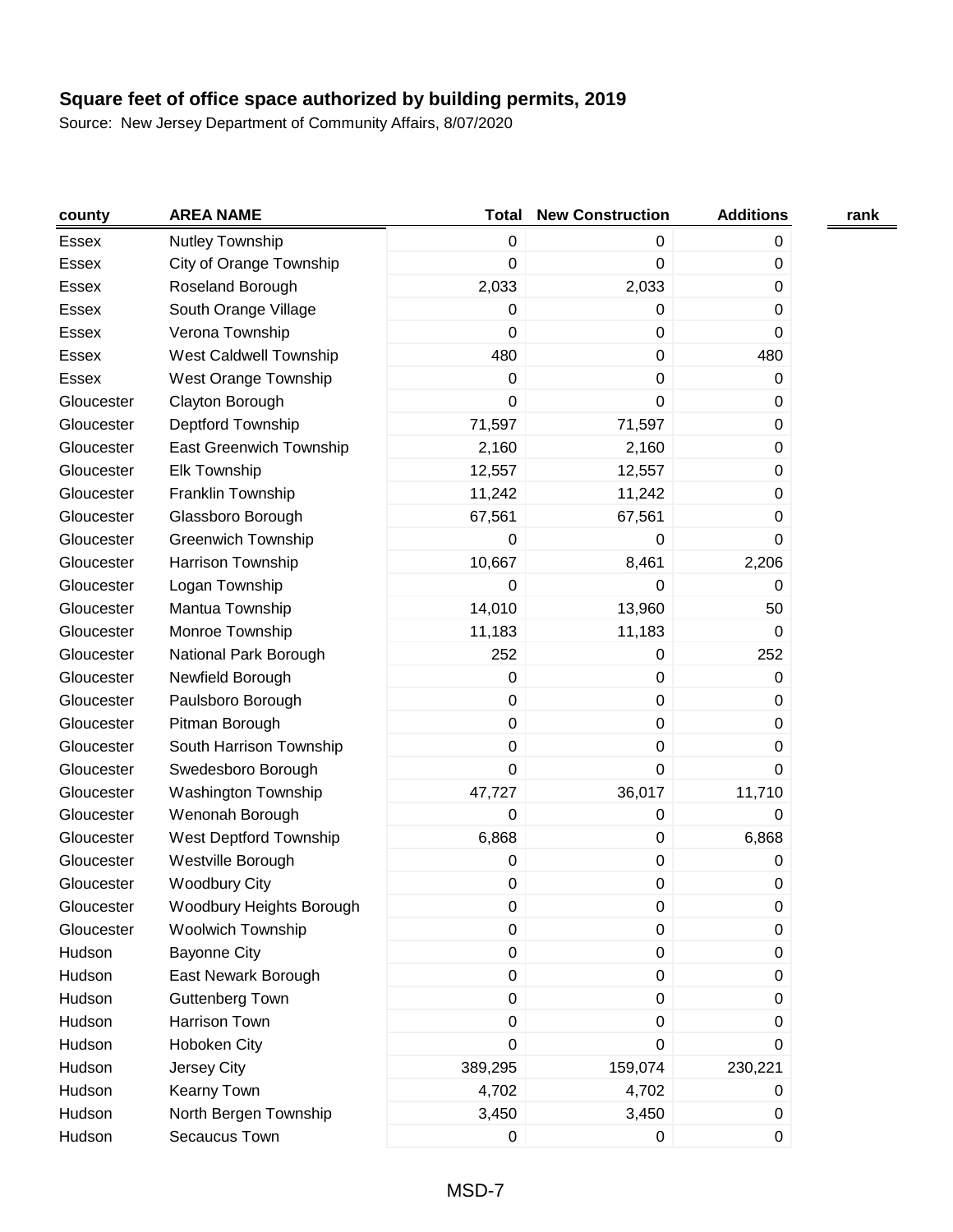| county    | <b>AREA NAME</b>              | <b>Total</b>         | <b>New Construction</b> | <b>Additions</b> | rank |
|-----------|-------------------------------|----------------------|-------------------------|------------------|------|
| Hudson    | <b>Union City</b>             | 4,371                | $\boldsymbol{0}$        | 4,371            |      |
| Hudson    | Weehawken Township            | $\pmb{0}$            | $\boldsymbol{0}$        | 0                |      |
| Hudson    | West New York Town            | 0                    | $\mathbf 0$             | 0                |      |
| Hunterdon | Alexandria Township           | 2,800                | 2,800                   | 0                |      |
| Hunterdon | Bethlehem Township            | 0                    | $\boldsymbol{0}$        | 0                |      |
| Hunterdon | <b>Bloomsbury Borough</b>     | 0                    | $\mathbf 0$             | 0                |      |
| Hunterdon | Califon Borough               | 0                    | 0                       | 0                |      |
| Hunterdon | <b>Clinton Town</b>           | 0                    | $\mathbf 0$             | 0                |      |
| Hunterdon | Clinton Township              | 948                  | 948                     | 0                |      |
| Hunterdon | Delaware Township             | 0                    | $\boldsymbol{0}$        | 0                |      |
| Hunterdon | East Amwell Township          | $\pmb{0}$            | $\mathbf 0$             | 0                |      |
| Hunterdon | Flemington Borough            | $\pmb{0}$            | $\mathbf 0$             | 0                |      |
| Hunterdon | Franklin Township             | $\pmb{0}$            | $\boldsymbol{0}$        | 0                |      |
| Hunterdon | Frenchtown Borough            | 0                    | $\mathbf 0$             | 0                |      |
| Hunterdon | Glen Gardner Borough          | 1,804                | 1,804                   | 0                |      |
| Hunterdon | Hampton Borough               | 0                    | 0                       | 0                |      |
| Hunterdon | High Bridge Borough           | 0                    | $\mathbf 0$             | 0                |      |
| Hunterdon | <b>Holland Township</b>       | 0                    | $\mathbf 0$             | 0                |      |
| Hunterdon | Kingwood Township             | 0                    | $\mathbf 0$             | 0                |      |
| Hunterdon | Lambertville City             | $\overline{2}$       | $\mathbf 0$             | $\overline{2}$   |      |
| Hunterdon | Lebanon Borough               | $\pmb{0}$            | $\mathbf 0$             | 0                |      |
| Hunterdon | Lebanon Township              | 0                    | $\boldsymbol{0}$        | 0                |      |
| Hunterdon | Milford Borough               | 1                    | 1                       | 0                |      |
| Hunterdon | Raritan Township              | $\mathbf 0$          | $\mathbf 0$             | 0                |      |
| Hunterdon | Readington Township           | 3,794                | 3,794                   | 0                |      |
| Hunterdon | Stockton Borough              | 0                    | $\boldsymbol{0}$        | $\pmb{0}$        |      |
| Hunterdon | <b>Tewksbury Township</b>     | 0                    | $\mathbf 0$             | 0                |      |
| Hunterdon | Union Township                | 17,876               | 17,876                  | 0                |      |
| Hunterdon | <b>West Amwell Township</b>   | 0                    | 0                       | 0                |      |
| Mercer    | East Windsor Township         | 28,630               | 28,630                  | 0                |      |
| Mercer    | Ewing Township                | 93                   | 93                      | 0                |      |
| Mercer    | Hamilton Township             | 90,897               | 39,592                  | 51,305           |      |
| Mercer    | <b>Hightstown Borough</b>     | 120                  | $\mathbf 0$             | 120              |      |
| Mercer    | Hopewell Borough              | 0                    | $\boldsymbol{0}$        | 0                |      |
| Mercer    | <b>Hopewell Township</b>      | 0                    | $\boldsymbol{0}$        | 0                |      |
| Mercer    | Lawrence Township             | 342,026              | 340,400                 | 1,626            |      |
| Mercer    | Pennington Borough            | 0                    | 0                       | 0                |      |
| Mercer    | Princeton Borough             | See Princeton (1114) |                         |                  |      |
| Mercer    | Princeton (Consolidated 1114) | 12,752               | 12,752                  | 0                |      |
| Mercer    | <b>Trenton City</b>           | 421,289              | 421,289                 | 0                |      |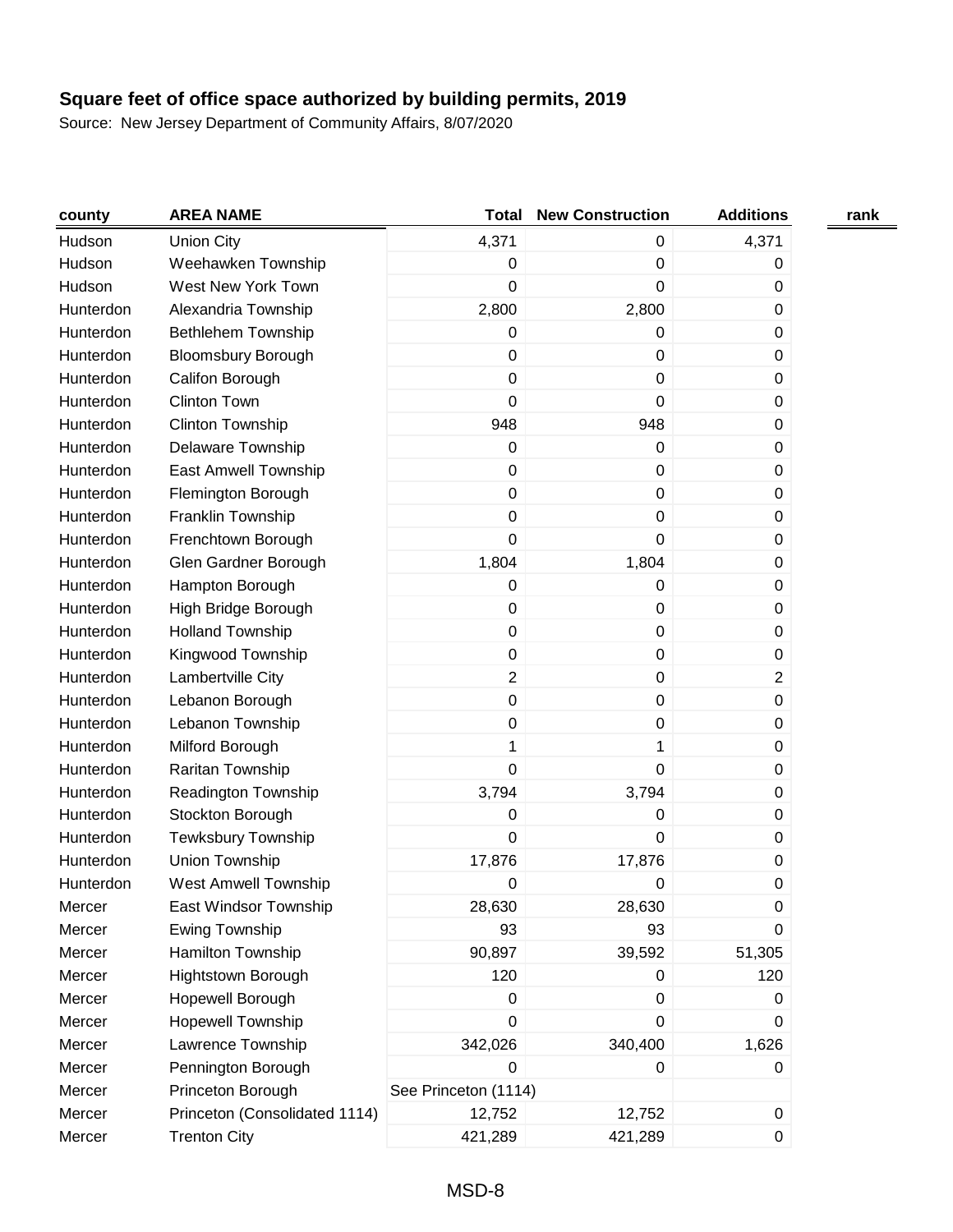| county    | <b>AREA NAME</b>             | <b>Total</b>     | <b>New Construction</b> | <b>Additions</b> | rank |
|-----------|------------------------------|------------------|-------------------------|------------------|------|
| Mercer    | Robbinsville Township        | 51,301           | 50,501                  | 800              |      |
| Mercer    | West Windsor Township        | 101,068          | 101,067                 | 1                |      |
| Middlesex | Carteret Borough             | 0                | 0                       | 0                |      |
| Middlesex | Cranbury Township            | $\boldsymbol{0}$ | 0                       | 0                |      |
| Middlesex | Dunellen Borough             | 12,000           | 12,000                  | 0                |      |
| Middlesex | East Brunswick Township      | 3,199            | 0                       | 3,199            |      |
| Middlesex | Edison Township              | 102,895          | 102,625                 | 270              |      |
| Middlesex | Helmetta Borough             | $\boldsymbol{0}$ | 0                       | 0                |      |
| Middlesex | <b>Highland Park Borough</b> | 8,325            | 8,325                   | 0                |      |
| Middlesex | Jamesburg Borough            | $\mathbf 0$      | 0                       | $\mathbf 0$      |      |
| Middlesex | Old Bridge Township          | 700              | 0                       | 700              |      |
| Middlesex | Metuchen Borough             | 0                | 0                       | 0                |      |
| Middlesex | Middlesex Borough            | 2,729            | 2,729                   | 0                |      |
| Middlesex | Milltown Borough             | $\mathbf 0$      | 0                       | 0                |      |
| Middlesex | Monroe Township              | 65,523           | 65,523                  | 0                |      |
| Middlesex | New Brunswick City           | $\boldsymbol{0}$ | 0                       | 0                |      |
| Middlesex | North Brunswick Township     | $\boldsymbol{0}$ | 0                       | 0                |      |
| Middlesex | Perth Amboy City             | 2,500            | 2,500                   | 0                |      |
| Middlesex | Piscataway Township          | 144              | 144                     | 0                |      |
| Middlesex | Plainsboro Township          | 0                | $\Omega$                | 0                |      |
| Middlesex | Sayreville Borough           | 5,586            | 5,586                   | 0                |      |
| Middlesex | South Amboy City             | $\mathbf 0$      | 0                       | 0                |      |
| Middlesex | South Brunswick Township     | 204,278          | 200,675                 | 3,603            |      |
| Middlesex | South Plainfield Borough     | 10,381           | 8,307                   | 2,074            |      |
| Middlesex | South River Borough          | $\boldsymbol{0}$ | 0                       | 0                |      |
| Middlesex | Spotswood Borough            | $\mathbf 0$      | 0                       | 0                |      |
| Middlesex | Woodbridge Township          | 36,798           | 35,573                  | 1,225            |      |
| Monmouth  | Allenhurst Borough           | $\pmb{0}$        | 0                       | 0                |      |
| Monmouth  | Allentown Borough            | $\boldsymbol{0}$ | 0                       | 0                |      |
| Monmouth  | <b>Asbury Park City</b>      | 480              | 0                       | 480              |      |
| Monmouth  | Atlantic Highlands Borough   | 0                | 0                       | 0                |      |
| Monmouth  | Avon-by-the-Sea Borough      | $\boldsymbol{0}$ | $\pmb{0}$               | 0                |      |
| Monmouth  | Belmar Borough               | $\boldsymbol{0}$ | $\pmb{0}$               | 0                |      |
| Monmouth  | <b>Bradley Beach Borough</b> | $\boldsymbol{0}$ | $\pmb{0}$               | 0                |      |
| Monmouth  | <b>Brielle Borough</b>       | $\boldsymbol{0}$ | $\boldsymbol{0}$        | 0                |      |
| Monmouth  | <b>Colts Neck Township</b>   | $\boldsymbol{0}$ | 0                       | 0                |      |
| Monmouth  | Deal Borough                 | $\boldsymbol{0}$ | 0                       | 0                |      |
| Monmouth  | Eatontown Borough            | 27,645           | 25,293                  | 2,352            |      |
| Monmouth  | Englishtown Borough          | 895              | 0                       | 895              |      |
| Monmouth  | Fair Haven Borough           | $\pmb{0}$        | $\pmb{0}$               | $\pmb{0}$        |      |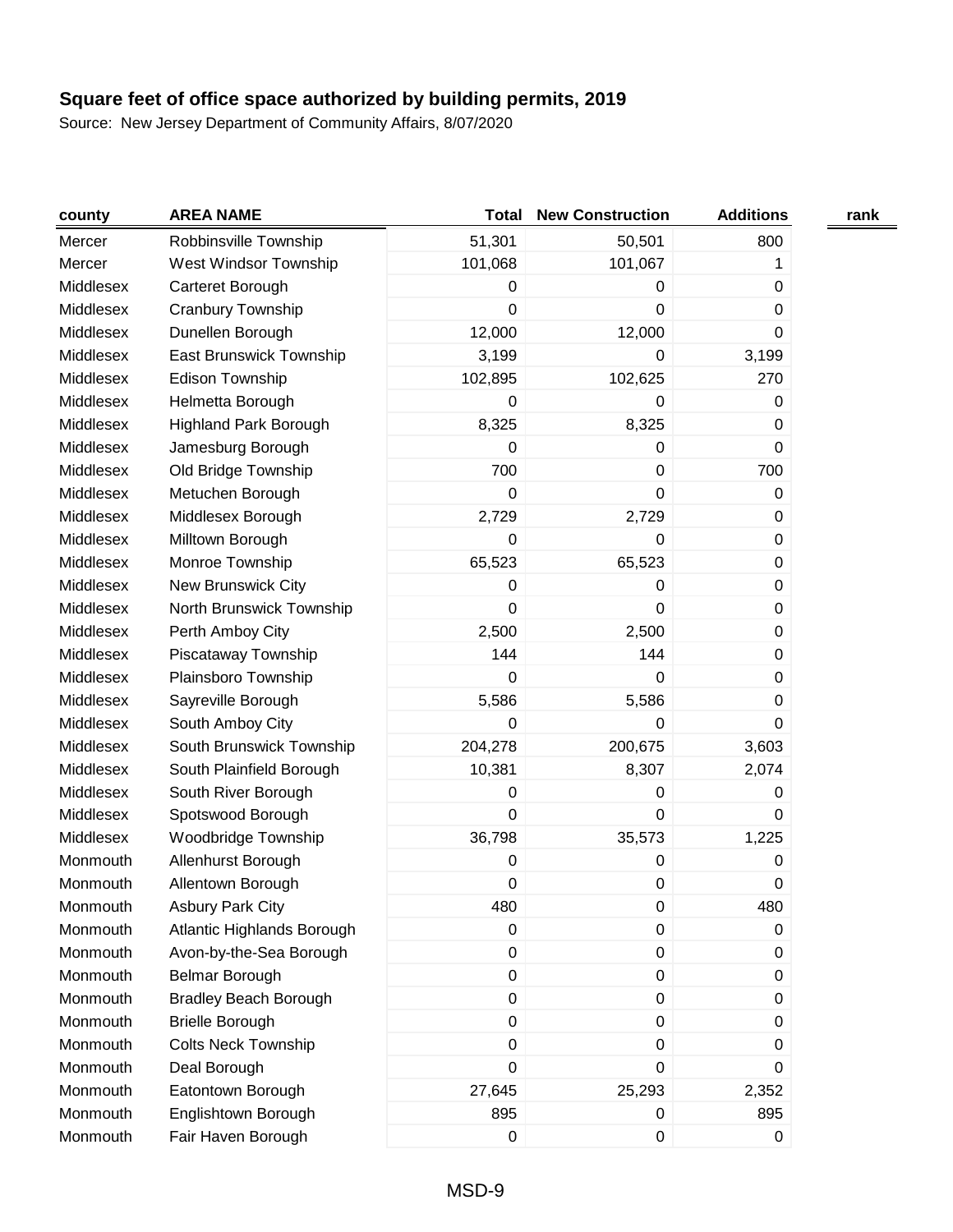| county   | <b>AREA NAME</b>               | <b>Total</b> | <b>New Construction</b> | <b>Additions</b> | rank |
|----------|--------------------------------|--------------|-------------------------|------------------|------|
| Monmouth | Farmingdale Borough            | $\pmb{0}$    | 0                       | 0                |      |
| Monmouth | Freehold Borough               | 0            | $\pmb{0}$               | 0                |      |
| Monmouth | Freehold Township              | 0            | $\mathbf 0$             | 0                |      |
| Monmouth | <b>Highlands Borough</b>       | 0            | $\mathbf 0$             | 0                |      |
| Monmouth | <b>Holmdel Township</b>        | 0            | $\pmb{0}$               | 0                |      |
| Monmouth | Howell Township                | 792          | $\pmb{0}$               | 792              |      |
| Monmouth | Interlaken Borough             | 0            | $\pmb{0}$               | 0                |      |
| Monmouth | Keansburg Borough              | 0            | $\pmb{0}$               | 0                |      |
| Monmouth | Keyport Borough                | $\mathbf 0$  | $\pmb{0}$               | 0                |      |
| Monmouth | Little Silver Borough          | 320          | $\pmb{0}$               | 320              |      |
| Monmouth | Loch Arbour Village            | $\mathbf 0$  | 0                       | 0                |      |
| Monmouth | Long Branch City               | 361          | 361                     | 0                |      |
| Monmouth | Manalapan Township             | 5,508        | $\pmb{0}$               | 5,508            |      |
| Monmouth | Manasquan Borough              | 0            | 0                       | 0                |      |
| Monmouth | Marlboro Township              | 9,715        | 9,714                   | 1                |      |
| Monmouth | Matawan Borough                | 0            | 0                       | 0                |      |
| Monmouth | Aberdeen Township              | 6,106        | 6,106                   | 0                |      |
| Monmouth | Middletown Township            | 41,100       | 10,000                  | 31,100           |      |
| Monmouth | Millstone Township             | 13,779       | 13,779                  | 0                |      |
| Monmouth | Monmouth Beach Borough         | 0            | 0                       | 0                |      |
| Monmouth | Neptune Township               | 0            | $\pmb{0}$               | 0                |      |
| Monmouth | Neptune City Borough           | $\mathbf 0$  | 0                       | 0                |      |
| Monmouth | <b>Tinton Falls Borough</b>    | 17,540       | 17,540                  | 0                |      |
| Monmouth | Ocean Township                 | 612          | 0                       | 612              |      |
| Monmouth | Oceanport Borough              | 0            | 0                       | 0                |      |
| Monmouth | <b>Hazlet Township</b>         | $\mathbf 0$  | 0                       | 0                |      |
| Monmouth | Red Bank Borough               | 164,542      | 161,262                 | 3,280            |      |
| Monmouth | Roosevelt Borough              | 0            | 0                       | 0                |      |
| Monmouth | Rumson Borough                 | 0            | 0                       | 0                |      |
| Monmouth | Sea Bright Borough             | 0            | 0                       | 0                |      |
| Monmouth | Sea Girt Borough               | 6,814        | 6,814                   | 0                |      |
| Monmouth | Shrewsbury Borough             | 5,496        | 5,496                   | 0                |      |
| Monmouth | Shrewsbury Township            | 0            | 0                       | 0                |      |
| Monmouth | Lake Como Borough              | $\pmb{0}$    | $\pmb{0}$               | 0                |      |
| Monmouth | Spring Lake Borough            | 0            | $\pmb{0}$               | 0                |      |
| Monmouth | Spring Lake Heights Boro       | 1,170        | 0                       | 1,170            |      |
| Monmouth | Union Beach Borough            | 0            | $\pmb{0}$               | 0                |      |
| Monmouth | <b>Upper Freehold Township</b> | 3,200        | $\pmb{0}$               | 3,200            |      |
| Monmouth | Wall Township                  | 1            | 1                       | 0                |      |
| Monmouth | West Long Branch Borough       | 0            | $\pmb{0}$               | 0                |      |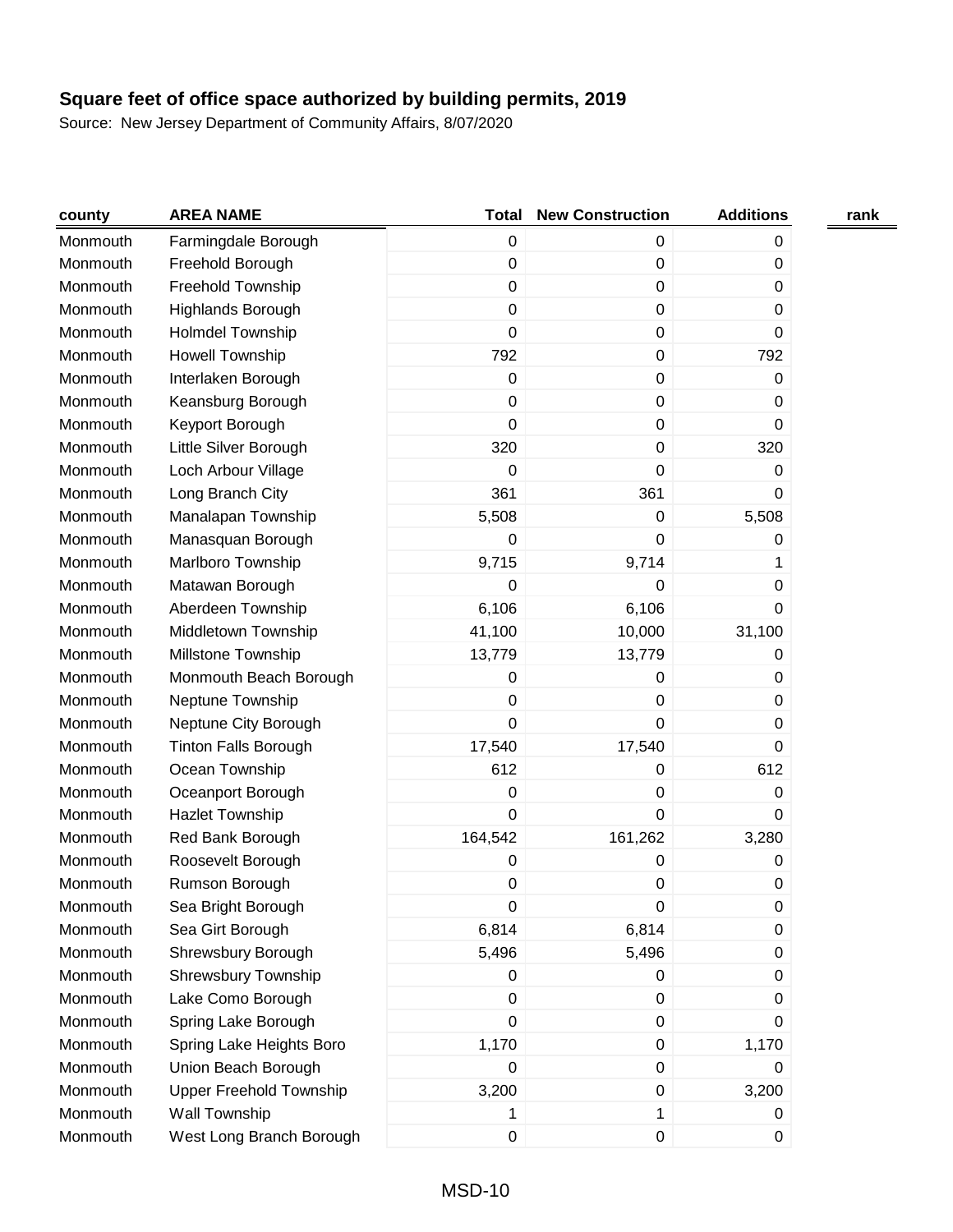| county        | <b>AREA NAME</b>           | <b>Total</b>     | <b>New Construction</b> | <b>Additions</b> | rank |
|---------------|----------------------------|------------------|-------------------------|------------------|------|
| <b>Morris</b> | <b>Boonton Town</b>        | $\boldsymbol{0}$ | 0                       | 0                |      |
| Morris        | <b>Boonton Township</b>    | $\boldsymbol{0}$ | $\pmb{0}$               | 0                |      |
| <b>Morris</b> | <b>Butler Borough</b>      | $\mathbf 0$      | 0                       | 0                |      |
| Morris        | Chatham Borough            | 900              | 0                       | 900              |      |
| <b>Morris</b> | Chatham Township           | 0                | 0                       | 0                |      |
| Morris        | Chester Borough            | $\mathbf 0$      | 0                       | 0                |      |
| <b>Morris</b> | <b>Chester Township</b>    | 1,896            | 1,896                   | 0                |      |
| <b>Morris</b> | Denville Township          | $\pmb{0}$        | 0                       | $\pmb{0}$        |      |
| <b>Morris</b> | Dover Town                 | $\pmb{0}$        | 0                       | 0                |      |
| <b>Morris</b> | East Hanover Township      | 0                | 0                       | $\pmb{0}$        |      |
| <b>Morris</b> | Florham Park Borough       | 1,960            | 1,960                   | 0                |      |
| <b>Morris</b> | Hanover Township           | 994              | 994                     | 0                |      |
| Morris        | Harding Township           | $\mathbf 0$      | 0                       | $\mathbf 0$      |      |
| <b>Morris</b> | Jefferson Township         | 641              | 1                       | 640              |      |
| Morris        | Kinnelon Borough           | $\boldsymbol{0}$ | $\pmb{0}$               | 0                |      |
| <b>Morris</b> | Lincoln Park Borough       | $\boldsymbol{0}$ | 0                       | 0                |      |
| Morris        | Madison Borough            | $\boldsymbol{0}$ | 0                       | $\pmb{0}$        |      |
| <b>Morris</b> | Mendham Borough            | $\boldsymbol{0}$ | 0                       | 0                |      |
| Morris        | Mendham Township           | $\boldsymbol{0}$ | $\pmb{0}$               | 0                |      |
| <b>Morris</b> | Mine Hill Township         | $\boldsymbol{0}$ | 0                       | 0                |      |
| Morris        | Montville Township         | 14,751           | 14,751                  | $\pmb{0}$        |      |
| <b>Morris</b> | Morris Township            | 256              | 256                     | $\mathbf 0$      |      |
| <b>Morris</b> | Morris Plains Borough      | 1                | 1                       | $\pmb{0}$        |      |
| <b>Morris</b> | Morristown Town            | 11,946           | 11,946                  | 0                |      |
| <b>Morris</b> | Mountain Lakes Borough     | 0                | 0                       | 0                |      |
| Morris        | Mount Arlington Borough    | $\pmb{0}$        | $\pmb{0}$               | $\pmb{0}$        |      |
| <b>Morris</b> | Mount Olive Township       | $\mathbf 0$      | $\pmb{0}$               | 0                |      |
| Morris        | Netcong Borough            | $\mathbf 0$      | 0                       | $\mathbf 0$      |      |
| Morris        | Parsippany-Troy Hills Twp  | 41,021           | 29,913                  | 11,108           |      |
| <b>Morris</b> | Long Hill Township         | 4,067            | 0                       | 4,067            |      |
| <b>Morris</b> | Pequannock Township        | 9,435            | 9,435                   | 0                |      |
| <b>Morris</b> | Randolph Township          | 1,601            | 1,600                   | 1                |      |
| <b>Morris</b> | Riverdale Borough          | $\pmb{0}$        | 0                       | $\pmb{0}$        |      |
| <b>Morris</b> | Rockaway Borough           | $\pmb{0}$        | $\pmb{0}$               | 0                |      |
| <b>Morris</b> | Rockaway Township          | $\pmb{0}$        | 0                       | 0                |      |
| <b>Morris</b> | Roxbury Township           | 22,150           | 22,150                  | 0                |      |
| <b>Morris</b> | Victory Gardens Borough    | $\pmb{0}$        | 0                       | 0                |      |
| <b>Morris</b> | <b>Washington Township</b> | 345              | 1                       | 344              |      |
| <b>Morris</b> | Wharton Borough            | 0                | $\pmb{0}$               | 0                |      |
| Ocean         | Barnegat Light Borough     | $\pmb{0}$        | 0                       | $\mathbf 0$      |      |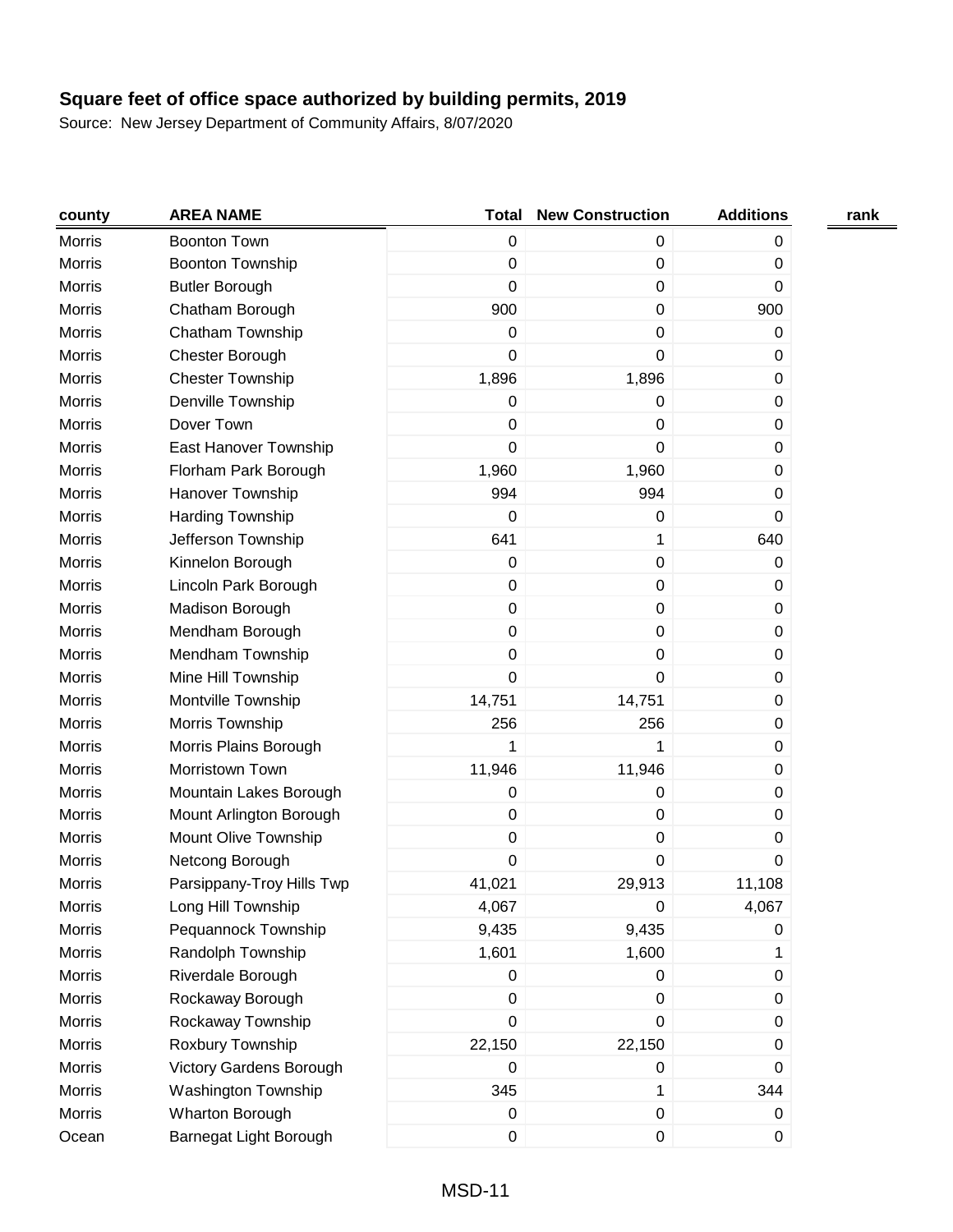| county  | <b>AREA NAME</b>              | <b>Total</b>     | <b>New Construction</b> | <b>Additions</b> | rank |
|---------|-------------------------------|------------------|-------------------------|------------------|------|
| Ocean   | Bay Head Borough              | $\pmb{0}$        | 0                       | 0                |      |
| Ocean   | Beach Haven Borough           | $\pmb{0}$        | 0                       | 0                |      |
| Ocean   | Beachwood Borough             | 0                | 0                       | 0                |      |
| Ocean   | <b>Berkeley Township</b>      | 1,456            | 1,456                   | $\mathbf 0$      |      |
| Ocean   | <b>Brick Township</b>         | 146              | 1                       | 145              |      |
| Ocean   | Toms River Township           | 29,709           | 27,719                  | 1,990            |      |
| Ocean   | Eagleswood Township           | 0                | 0                       | 0                |      |
| Ocean   | Harvey Cedars Borough         | $\boldsymbol{0}$ | 0                       | 0                |      |
| Ocean   | <b>Island Heights Borough</b> | 0                | 0                       | 0                |      |
| Ocean   | Jackson Township              | 8,530            | 8,530                   | 0                |      |
| Ocean   | Lacey Township                | 2                | $\overline{2}$          | 0                |      |
| Ocean   | Lakehurst Borough             | 0                | 0                       | 0                |      |
| Ocean   | Lakewood Township             | 210,895          | 197,452                 | 13,443           |      |
| Ocean   | Lavallette Borough            | $\pmb{0}$        | 0                       | 0                |      |
| Ocean   | Little Egg Harbor Township    | $\pmb{0}$        | 0                       | 0                |      |
| Ocean   | Long Beach Township           | $\pmb{0}$        | 0                       | 0                |      |
| Ocean   | Manchester Township           | 0                | 0                       | 0                |      |
| Ocean   | Mantoloking Borough           | 1                | 1                       | 0                |      |
| Ocean   | Ocean Township                | 49,272           | 47,852                  | 1,420            |      |
| Ocean   | Ocean Gate Borough            | 0                | 0                       | 0                |      |
| Ocean   | Pine Beach Borough            | $\boldsymbol{0}$ | 0                       | 0                |      |
| Ocean   | Plumsted Township             | 0                | 0                       | 0                |      |
| Ocean   | Point Pleasant Borough        | 7,940            | 0                       | 7,940            |      |
| Ocean   | Point Pleasant Beach Boro     | 0                | 0                       | 0                |      |
| Ocean   | Seaside Heights Borough       | $\boldsymbol{0}$ | $\pmb{0}$               | 0                |      |
| Ocean   | Seaside Park Borough          | 0                | $\pmb{0}$               | 0                |      |
| Ocean   | Ship Bottom Borough           | 1,478            | 1,478                   | 0                |      |
| Ocean   | South Toms River Borough      | 0                | 0                       | 0                |      |
| Ocean   | <b>Stafford Township</b>      | 11,009           | 10,419                  | 590              |      |
| Ocean   | Surf City Borough             | $\pmb{0}$        | 0                       | 0                |      |
| Ocean   | <b>Tuckerton Borough</b>      | 0                | 0                       | 0                |      |
| Ocean   | <b>Barnegat Township</b>      | 82,736           | 82,734                  | 2                |      |
| Passaic | <b>Bloomingdale Borough</b>   | 0                | 0                       | 0                |      |
| Passaic | <b>Clifton City</b>           | 272,650          | 264,601                 | 8,049            |      |
| Passaic | Haledon Borough               | 0                | 0                       | 0                |      |
| Passaic | Hawthorne Borough             | $\pmb{0}$        | 0                       | 0                |      |
| Passaic | Little Falls Township         | $\overline{c}$   | $\overline{2}$          | 0                |      |
| Passaic | North Haledon Borough         | $\pmb{0}$        | $\pmb{0}$               | 0                |      |
| Passaic | Passaic City                  | 1,745            | 0                       | 1,745            |      |
| Passaic | Paterson City                 | 31,668           | 3,634                   | 28,034           |      |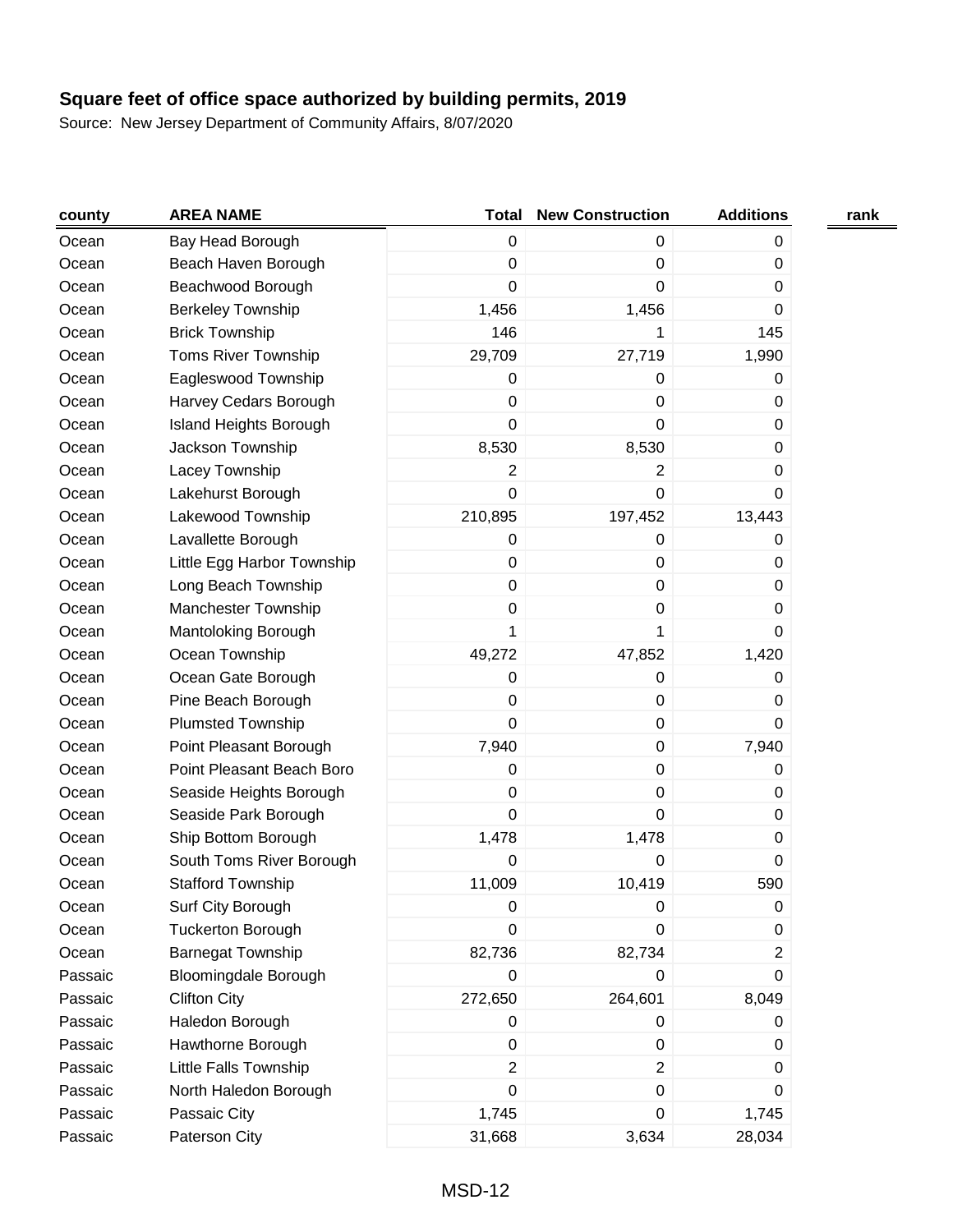| county   | <b>AREA NAME</b>              | <b>Total</b>     | <b>New Construction</b> | <b>Additions</b> | rank |
|----------|-------------------------------|------------------|-------------------------|------------------|------|
| Passaic  | Pompton Lakes Borough         | $\boldsymbol{0}$ | $\mathbf 0$             | 0                |      |
| Passaic  | Prospect Park Borough         | $\boldsymbol{0}$ | $\mathbf 0$             | 0                |      |
| Passaic  | Ringwood Borough              | 0                | 0                       | 0                |      |
| Passaic  | Totowa Borough                | 140,478          | 140,475                 | 3                |      |
| Passaic  | Wanaque Borough               | 0                | $\mathbf 0$             | 0                |      |
| Passaic  | Wayne Township                | 94,730           | 88,620                  | 6,110            |      |
| Passaic  | West Milford Township         | 0                | 0                       | 0                |      |
| Passaic  | Woodland Park Borough         | 0                | $\mathbf 0$             | 0                |      |
| Salem    | Alloway Township              | 0                | $\pmb{0}$               | 0                |      |
| Salem    | Elmer Borough                 | $\boldsymbol{0}$ | $\pmb{0}$               | 0                |      |
| Salem    | Elsinboro Township            | 0                | $\pmb{0}$               | 0                |      |
| Salem    | Lower Alloways Creek Twp      | 0                | $\pmb{0}$               | 0                |      |
| Salem    | Mannington Township           | 0                | $\pmb{0}$               | $\pmb{0}$        |      |
| Salem    | <b>Oldmans Township</b>       | 12,271           | $\pmb{0}$               | 12,271           |      |
| Salem    | Penns Grove Borough           | 0                | $\boldsymbol{0}$        | 0                |      |
| Salem    | Pennsville Township           | 0                | $\mathbf 0$             | 0                |      |
| Salem    | Pilesgrove Township           | 8,186            | 8,186                   | 0                |      |
| Salem    | Pittsgrove Township           | 5,300            | 5,300                   | 0                |      |
| Salem    | Quinton Township              | 0                | $\mathbf 0$             | 0                |      |
| Salem    | Salem City                    | 1,868            | $\mathbf 0$             | 1,868            |      |
| Salem    | <b>Carneys Point Township</b> | 1,600            | 1,600                   | 0                |      |
| Salem    | Upper Pittsgrove Township     | 0                | $\mathbf 0$             | 0                |      |
| Salem    | Woodstown Borough             | $\boldsymbol{0}$ | $\pmb{0}$               | 0                |      |
| Somerset | <b>Bedminster Township</b>    | 0                | $\pmb{0}$               | 0                |      |
| Somerset | Bernards Township             | 0                | $\mathbf 0$             | 0                |      |
| Somerset | Bernardsville Borough         | $\boldsymbol{0}$ | $\mathbf 0$             | 0                |      |
| Somerset | Bound Brook Borough           | 1,500            | 1,500                   | 0                |      |
| Somerset | <b>Branchburg Township</b>    | 202,774          | 187,504                 | 15,270           |      |
| Somerset | <b>Bridgewater Township</b>   | 0                | 0                       | 0                |      |
| Somerset | Far Hills Borough             | 781              | 781                     | 0                |      |
| Somerset | Franklin Township             | 9,583            | 9,583                   | 0                |      |
| Somerset | Green Brook Township          | 60,012           | 60,012                  | 0                |      |
| Somerset | Hillsborough Township         | 13,889           | 9,200                   | 4,689            |      |
| Somerset | Manville Borough              | 8,739            | 8,739                   | 0                |      |
| Somerset | Millstone Borough             | $\pmb{0}$        | 0                       | 0                |      |
| Somerset | Montgomery Township           | 23,481           | 23,481                  | 0                |      |
| Somerset | North Plainfield Borough      | 5,585            | 5,585                   | 0                |      |
| Somerset | Peapack and Gladstone Boroug  | 0                | $\boldsymbol{0}$        | 0                |      |
| Somerset | Raritan Borough               | 5,300            | 5,300                   | 0                |      |
| Somerset | Rocky Hill Borough            | $\pmb{0}$        | 0                       | 0                |      |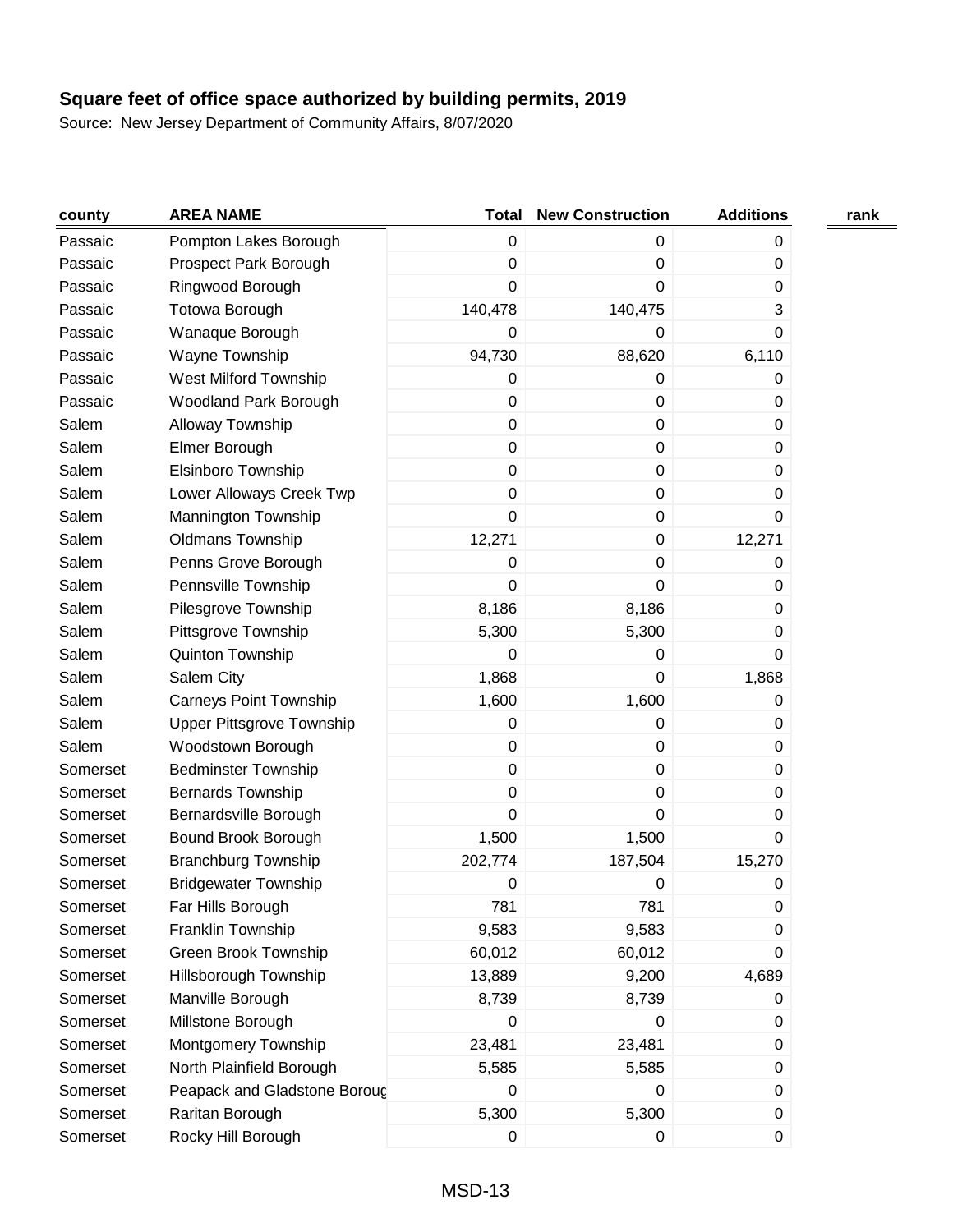| county        | <b>AREA NAME</b>                 | <b>Total</b>   | <b>New Construction</b> | <b>Additions</b> | rank |
|---------------|----------------------------------|----------------|-------------------------|------------------|------|
| Somerset      | Somerville Borough               | 5,000          | 5,000                   | 0                |      |
| Somerset      | South Bound Brook Boro           | 0              | 0                       | 0                |      |
| Somerset      | Warren Township                  | 32,252         | 32,252                  | 0                |      |
| Somerset      | Watchung Borough                 | 0              | 0                       | $\pmb{0}$        |      |
| <b>Sussex</b> | Andover Borough                  | $\pmb{0}$      | $\pmb{0}$               | $\pmb{0}$        |      |
| <b>Sussex</b> | Andover Township                 | 0              | $\pmb{0}$               | 0                |      |
| <b>Sussex</b> | <b>Branchville Borough</b>       | 0              | $\mathbf 0$             | 0                |      |
| <b>Sussex</b> | Byram Township                   | 10,540         | 10,540                  | $\pmb{0}$        |      |
| <b>Sussex</b> | Frankford Township               | 11,254         | 11,251                  | 3                |      |
| <b>Sussex</b> | Franklin Borough                 | 0              | $\pmb{0}$               | 0                |      |
| <b>Sussex</b> | Fredon Township                  | 0              | $\mathbf 0$             | 0                |      |
| <b>Sussex</b> | Green Township                   | 0              | $\pmb{0}$               | 0                |      |
| Sussex        | Hamburg Borough                  | 1,256          | $\pmb{0}$               | 1,256            |      |
| <b>Sussex</b> | Hampton Township                 | $\pmb{0}$      | $\pmb{0}$               | 0                |      |
| <b>Sussex</b> | Hardyston Township               | 0              | $\pmb{0}$               | 0                |      |
| <b>Sussex</b> | Hopatcong Borough                | 0              | $\pmb{0}$               | $\pmb{0}$        |      |
| <b>Sussex</b> | Lafayette Township               | $\overline{2}$ | $\pmb{0}$               | $\overline{2}$   |      |
| <b>Sussex</b> | Montague Township                | 9,372          | 9,372                   | $\mathbf 0$      |      |
| <b>Sussex</b> | Newton Town                      | 13,155         | $\pmb{0}$               | 13,155           |      |
| <b>Sussex</b> | Ogdensburg Borough               | 0              | $\mathbf 0$             | 0                |      |
| <b>Sussex</b> | Sandyston Township               | 605            | 605                     | $\pmb{0}$        |      |
| <b>Sussex</b> | Sparta Township                  | 990            | 990                     | 0                |      |
| <b>Sussex</b> | Stanhope Borough                 | 3,000          | 3,000                   | 0                |      |
| <b>Sussex</b> | <b>Stillwater Township</b>       | 0              | 0                       | 0                |      |
| <b>Sussex</b> | Sussex Borough                   | $\pmb{0}$      | $\pmb{0}$               | 0                |      |
| Sussex        | Vernon Township                  | 0              | $\pmb{0}$               | 0                |      |
| <b>Sussex</b> | <b>Walpack Township</b>          | 0              | $\pmb{0}$               | 0                |      |
| <b>Sussex</b> | Wantage Township                 | 0              | $\pmb{0}$               | $\pmb{0}$        |      |
| Union         | <b>Berkeley Heights Township</b> | 60,975         | $\pmb{0}$               | 60,975           |      |
| Union         | <b>Clark Township</b>            | 14,485         | 14,485                  | 0                |      |
| Union         | Cranford Township                | 0              | 0                       | 0                |      |
| Union         | <b>Elizabeth City</b>            | 1              | 1                       | 0                |      |
| Union         | Fanwood Borough                  | 350            | $\pmb{0}$               | 350              |      |
| Union         | Garwood Borough                  | 3,480          | $\pmb{0}$               | 3,480            |      |
| Union         | Hillside Township                | 0              | $\mathbf 0$             | 0                |      |
| Union         | Kenilworth Borough               | 0              | $\mathbf 0$             | 0                |      |
| Union         | Linden City                      | 95,927         | 95,927                  | 0                |      |
| Union         | Mountainside Borough             | 0              | 0                       | 0                |      |
| Union         | New Providence Borough           | 0              | 0                       | 0                |      |
| Union         | <b>Plainfield City</b>           | $\pmb{0}$      | $\pmb{0}$               | 0                |      |